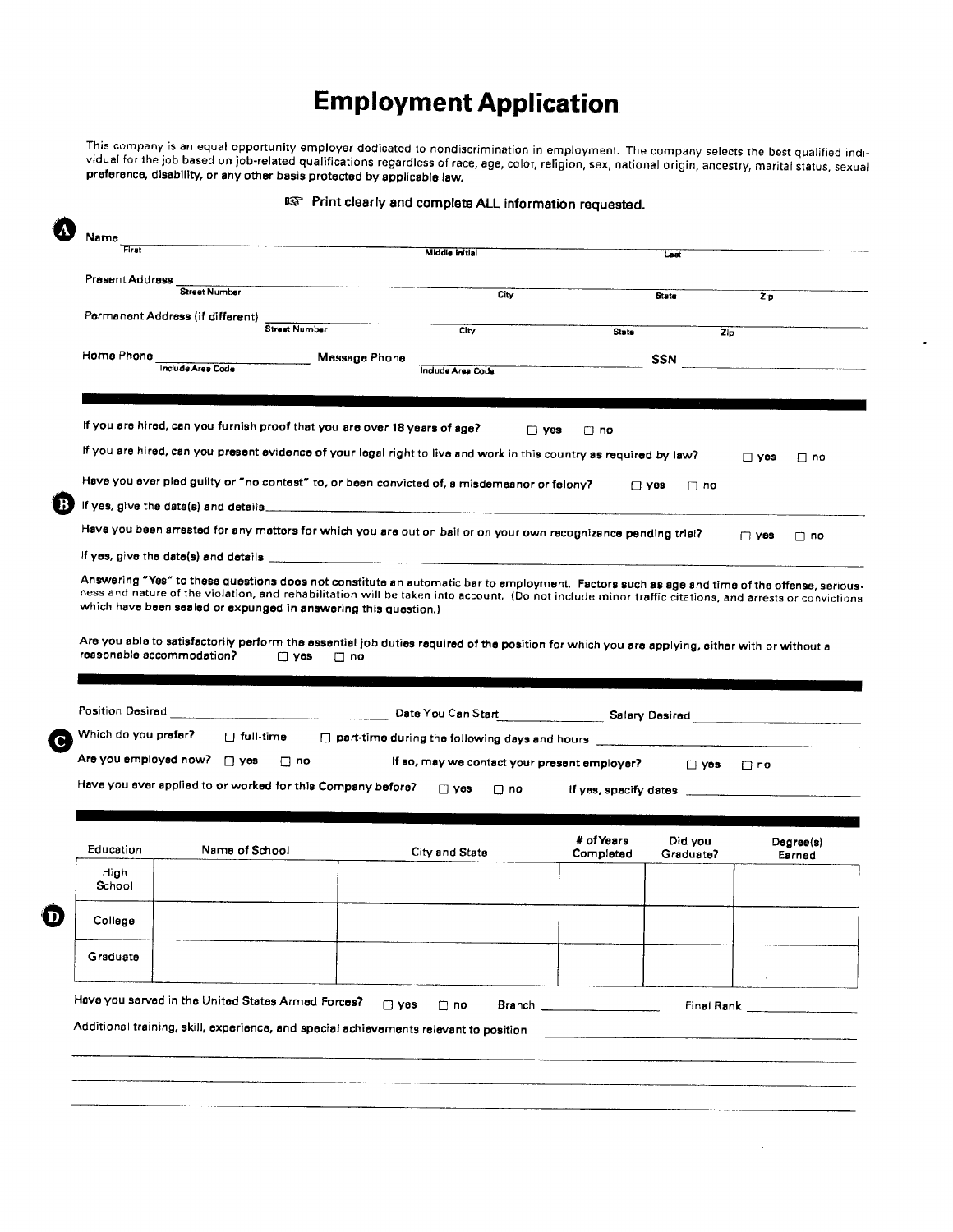## $\mathbb{F}\overline{\mathfrak{T}}$  List present and past employers beginning with the most recent. Attach additional sheets as needed.

| Month/                   | Name & Address of                                                   | Initial Position and Duties                                                                                                                                                                                                          | Previous Supervisor                  | <b>Starting Pay</b> | Reason for |
|--------------------------|---------------------------------------------------------------------|--------------------------------------------------------------------------------------------------------------------------------------------------------------------------------------------------------------------------------------|--------------------------------------|---------------------|------------|
| Year                     | Employer                                                            | <b>Final Position and Duties</b>                                                                                                                                                                                                     | Telephone Number                     | <b>Ending Pay</b>   | Leaving    |
| From                     |                                                                     |                                                                                                                                                                                                                                      |                                      |                     |            |
|                          |                                                                     |                                                                                                                                                                                                                                      |                                      |                     |            |
|                          |                                                                     |                                                                                                                                                                                                                                      |                                      |                     |            |
| To                       |                                                                     |                                                                                                                                                                                                                                      |                                      |                     |            |
|                          |                                                                     |                                                                                                                                                                                                                                      |                                      |                     |            |
|                          |                                                                     |                                                                                                                                                                                                                                      |                                      |                     |            |
| From                     |                                                                     |                                                                                                                                                                                                                                      |                                      |                     |            |
|                          |                                                                     |                                                                                                                                                                                                                                      |                                      |                     |            |
|                          |                                                                     |                                                                                                                                                                                                                                      |                                      |                     |            |
|                          |                                                                     |                                                                                                                                                                                                                                      |                                      |                     |            |
| To                       |                                                                     |                                                                                                                                                                                                                                      |                                      |                     |            |
|                          |                                                                     |                                                                                                                                                                                                                                      |                                      |                     |            |
|                          |                                                                     |                                                                                                                                                                                                                                      |                                      |                     |            |
| From                     |                                                                     |                                                                                                                                                                                                                                      |                                      |                     |            |
|                          |                                                                     |                                                                                                                                                                                                                                      |                                      |                     |            |
|                          |                                                                     |                                                                                                                                                                                                                                      |                                      |                     |            |
|                          |                                                                     |                                                                                                                                                                                                                                      |                                      |                     |            |
|                          |                                                                     |                                                                                                                                                                                                                                      |                                      |                     |            |
| To                       | Have you ever been terminated or asked to resign from any job? myes | $\Box$ no                                                                                                                                                                                                                            | If yes, please explain circumstances |                     |            |
|                          |                                                                     | Piease explain fully any gaps in your employment history <b>contained and all any of the contained and all any of the contained and all any of the contact of the contact of the contact of the contact of the contact of the co</b> |                                      |                     |            |
|                          |                                                                     | How many days of work have you missed in the last three years due to reasons other than paid holidays and vacation?                                                                                                                  |                                      |                     |            |
| $\Box$ 0 $\cdot$ 10 Days | $\Box$ 10 $\cdot$ 30 Days                                           | $\Box$ 30 + Days                                                                                                                                                                                                                     |                                      |                     |            |
|                          |                                                                     |                                                                                                                                                                                                                                      |                                      |                     |            |
|                          | Do you have adequate transportation to and from work?               | $\Box$ yes<br>$\Box$ no                                                                                                                                                                                                              |                                      |                     |            |
|                          | Do you have any friends or relatives who work for the Company?      | $\square$ yes                                                                                                                                                                                                                        | $\Box$ no                            |                     |            |
|                          |                                                                     |                                                                                                                                                                                                                                      |                                      |                     |            |
|                          |                                                                     |                                                                                                                                                                                                                                      |                                      |                     |            |
|                          |                                                                     |                                                                                                                                                                                                                                      |                                      |                     |            |
|                          | Name                                                                | to List three personal references who know you well but who are not previous employers or relatives.<br><b>Address</b>                                                                                                               |                                      | <b>Phone Number</b> |            |
|                          |                                                                     |                                                                                                                                                                                                                                      |                                      |                     |            |
|                          |                                                                     |                                                                                                                                                                                                                                      |                                      |                     |            |
|                          |                                                                     |                                                                                                                                                                                                                                      |                                      |                     |            |
|                          |                                                                     |                                                                                                                                                                                                                                      |                                      |                     |            |
|                          |                                                                     |                                                                                                                                                                                                                                      |                                      |                     |            |

This application will be considered active for a maximum of thirty (30) days. If you wish to be considered for employment after that time, you must reapply.

I CERTIFY THAT ALL OF THE INFORMATION THAT I HAVE PROVIDED ON THIS APPLICATION IS TRUE AND ACCURATE.



SIGNATURE OF APPLICANT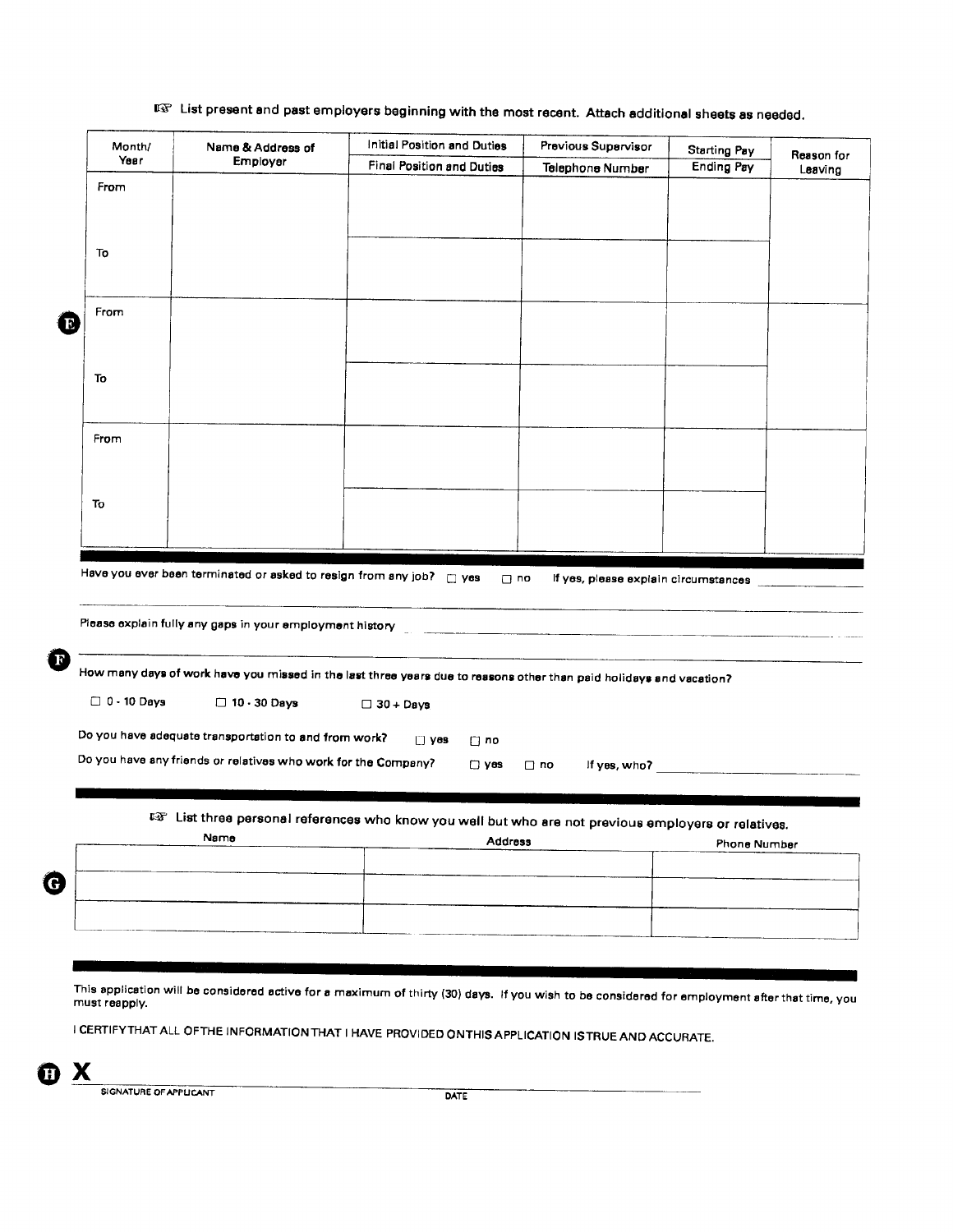## **Applicant's Statement And Agreement**

In the event of my employment to a position in the Company, I will comply with all rules and regulations of the Company. I understand that the Company reserves the right to require me to submit to a test for the presence of drugs in my system prior to employment and at any time during my employment, to the extent permitted by law. I also understand that any offer of employment may be contingent upon the passing of a physical examination and a test for the presence of drugs and/or alcohol in my system, performed by a doctor selected by the Company. Further, I understand that at any time after I am hired, the Company may require me to submit to a physical examination and an alcohol test, to the extent permitted by law. I consent to the disclosure of the results of any physical examination and related tests to the Company. I also understand that I may be required to take other tests such as personality tests or honesty tests, prior to employment and during my employment. I understand that should I decline to sign this consent or decline to take any of the above tests, my application for employment may be rejected or my employment may be terminated. I understand that if I am required to be bonded as a condition of hire, I will be so advised either before or after hiring and a bond application will have to be completed.

I understand that the Company may investigate my driving record and my criminal record and that an investigative consumer report may be prepared whereby information is obtained through personal interviews with my neighbors, friends, personal references, and others with whom I am acquainted. This inquiry includes information as to my character, general reputation, personal characteristics and mode of living. I understand that I have the right to make a written inquiry, within a reasonable period of time, to receive additional detailed information about the nature and scope of this investigation. I further understand that the Company may contact my previous employers and I authorize those employers to disclose to the Company all records and information pertinent to my employment with them. In addition to authorizing the release of any information regarding my employment, I hereby fully waive any rights or claims I have or may have against my former employers, their agents, employees and representatives, as well as other individuals who release information to the Company, and release them from any and all liability, claims, or damages that may directly or indirectly result from the use, disclosure, or release of any such information by any person or party, whether such information is favorable or unfavorable to me. I authorize the persons named by me as personal references to provide the Company with any pertinent information they may have regarding myself.

I hereby affirm that all the information that I provided on this application or any other documents filled out in connection with my employment, and in any interview are true and correct. I have withheld nothing that would, if disclosed, affect this application unfavorably. I understand that if I am employed and any such information is later found to be false or incomplete in any respect, I may be dismissed. I understand if selected for hire, it will be necessary for me

to provide satisfactory evidence of my identity and legal authority to work in the United States, and that federal immigration laws require me to complete an I-9 Form.

If hired, I agree as follows: My employment and compensation is terminable at-will, is for no definite period, and my employment and compensation may be terminated by the Company (employer) at any time and for any reason whatsoever, with or without good cause at the option of either the Company or myself. No implied, oral, or written agreements contrary to the express language of this agreement are valid unless they are in writing and signed by the President of the Company (or majority owner or owners if Company is not a corporation). No supervisor or representative of the Company, other than the President of the Company (or majority owner or owners if Company is not a corporation), has the authority to make any agreements contrary to the foregoing. This agreement is the entire agreement between the Company and myself regarding the rights of the Company or myself to terminate employment with or without good cause, and this agreement takes the place of all prior and contemporaneous agreements, representations, and understandings of myself and the Company.

I also acknowledge that the Company utilizes a system of alternative dispute resolution which involves binding arbitration to resolve all disputes which may arise out of the employment context. Because of the mutual benefits (such as reduced expense and increased efficiency) which private binding arbitration can provide both the Company and myself, both the Company and I agree that any claim, dispute, and/or controversy (including, but not limited to, any claims of discrimination and harassment, whether they be based on Title VII of the Civil Rights Act of 1964. as amended, as well as all other state or federal laws or regulations) that either I or the Company (or its owners, directors, officers, managers, employees, agents, and parties affiliated with its employee benefit and health plans) may have against each other which would otherwise require or allow resort to any court or other governmental dispute resolution forum arising from, related to, or having any relationship or connection whatsoever with my seeking employment with, employment by, or other association with the Company, whether based on tort, contract, statutory, or equity, or otherwise, (with the sole exception of claims arising under the National Labor Relations Act which are brought before the National Labor Relations Board, claims for medical and disability benefits under Workers' Compensation, and Unemployment Compensation claims filed with the state) shall be submitted to and determined exclusively by binding arbitration under the Federal Arbitration Act in conformity with the procedures of the Uniform Arbitration Act and the California Arbitration Act (Cal. Code Civ. Proc. sec 1280 et seq., including section 1283.05 and all of the Act's other mandatory and permissive rights to discovery) as may be amended from time to time. However in addition to requirements imposed by law, any arbitrator herein shall be a retired California Superior Court Judge and shall be subject to disqualification on the same grounds as would apply to a judge of such court. To the